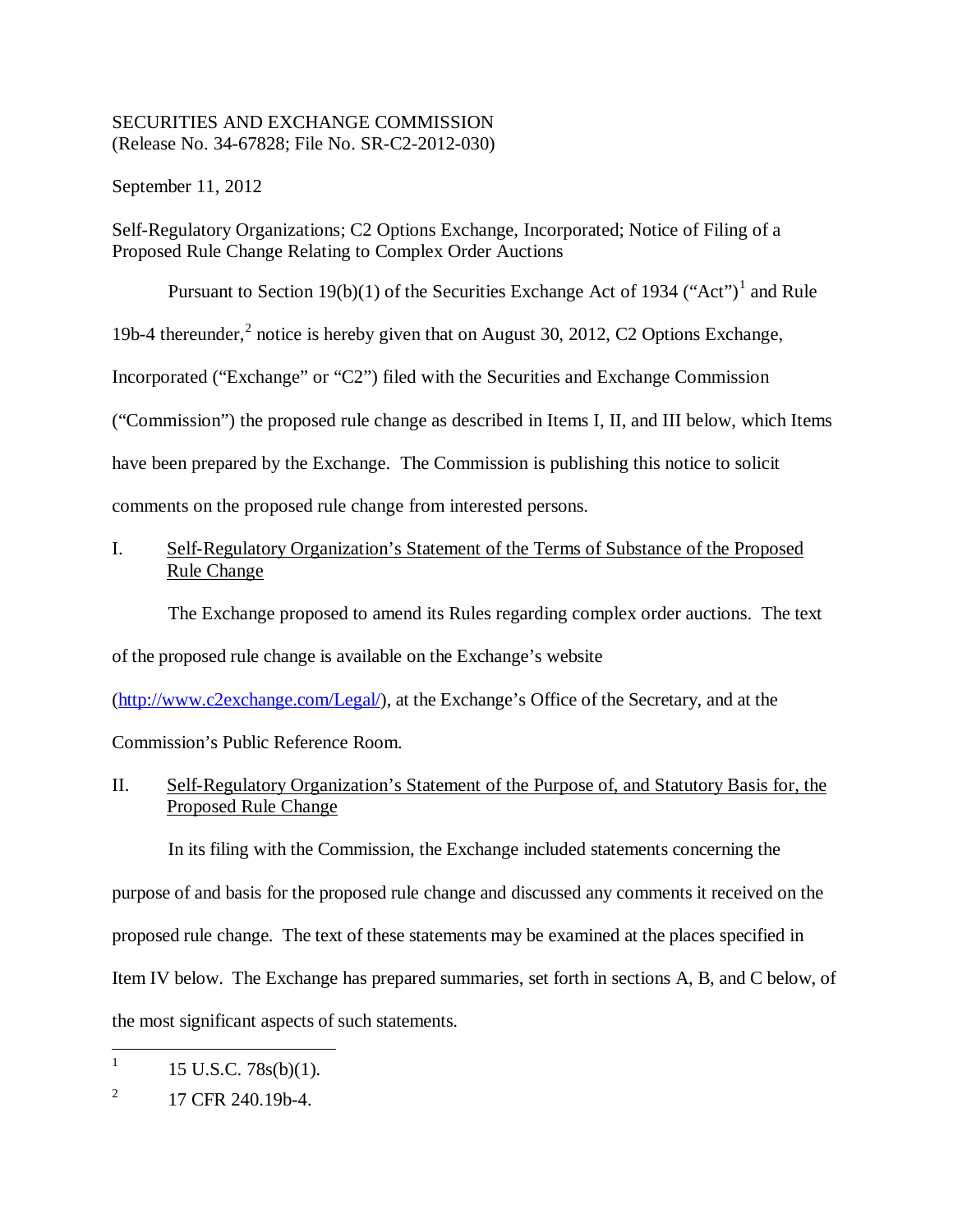# A. Self-Regulatory Organization's Statement of the Purpose of, and Statutory Basis for, the Proposed Rule Change

1. Purpose

On a class-by-class basis, the Exchange may activate the electronic complex order request for responses ("RFR") auction ("COA"), which is a process by which eligible complex orders<sup>[3](#page-1-0)</sup> are given an opportunity for price improvement before being routed to the complex order book ("COB"). Rule 6.13(c) provides that prior to routing a complex order to the COB, eligible complex orders may be subject to a COA. On receipt of a COA-eligible order and request from the Participant representing the order that it be processed through COA, the Exchange will send an RFR message to all Participants who have elected to receive RFR messages.<sup>[4](#page-1-1)</sup> The RFR message identifies the component series, the size of the COA-eligible order and any contingencies, but not the side of the market. Eligible Participants may then submit responses to the RFR message ("RFR Responses") during the Response Time Interval.<sup>[5](#page-1-2)</sup>

<span id="page-1-1"></span><sup>4</sup> See Rule  $6.13(c)(2)$ .

<span id="page-1-0"></span><sup>&</sup>lt;sup>3</sup> An eligible complex order, referred to in Rule 6.13 as a "COA-eligible order," means acomplex order that, as determined by the Exchange on a class-by-class basis, is eligible for a COA considering the order's marketability (defined as a number of ticks away from the current market), size, complex order type, and complex order origin type (i.e. nonbroker-dealer public customer, broker-dealers that are not Market-Makers or specialists on an options exchange, and/or Market-Makers or specialists on an options exchange). All determinations by the Exchange on COA-eligible order parameters are announced to Trading Permit Holders by Regulatory Circular. See Rule 6.13(c)(1)(B) and Interpretation and Policy .01 to Rule 6.13.

<span id="page-1-2"></span><sup>&</sup>lt;sup>5</sup> The Exchange will determine, on a class-by-class basis, which of the following two groups of Participants may submit responses to the RFR message ("RFR Responses") during the Response Time Interval: (a) each Market-Maker registered in the relevant option class, and each Participant acting as agent for orders resting at the top of the COB in the relevant options series; or (b) all Participants. See Rule  $6.13(c)(3)$ . A "Response Time Interval" means the period of time during which RFR Responses may be entered, the length of which is determined by the Exchange on a class-by-class basis but may not exceed three seconds. See Rule  $6.13(c)(3)(B)$ . RFR response sizes will be limited to the size of the COA-eligible order for allocation purposes and may be expressed on a net price basis in a multiple of the minimum increment or in a smaller increment that may not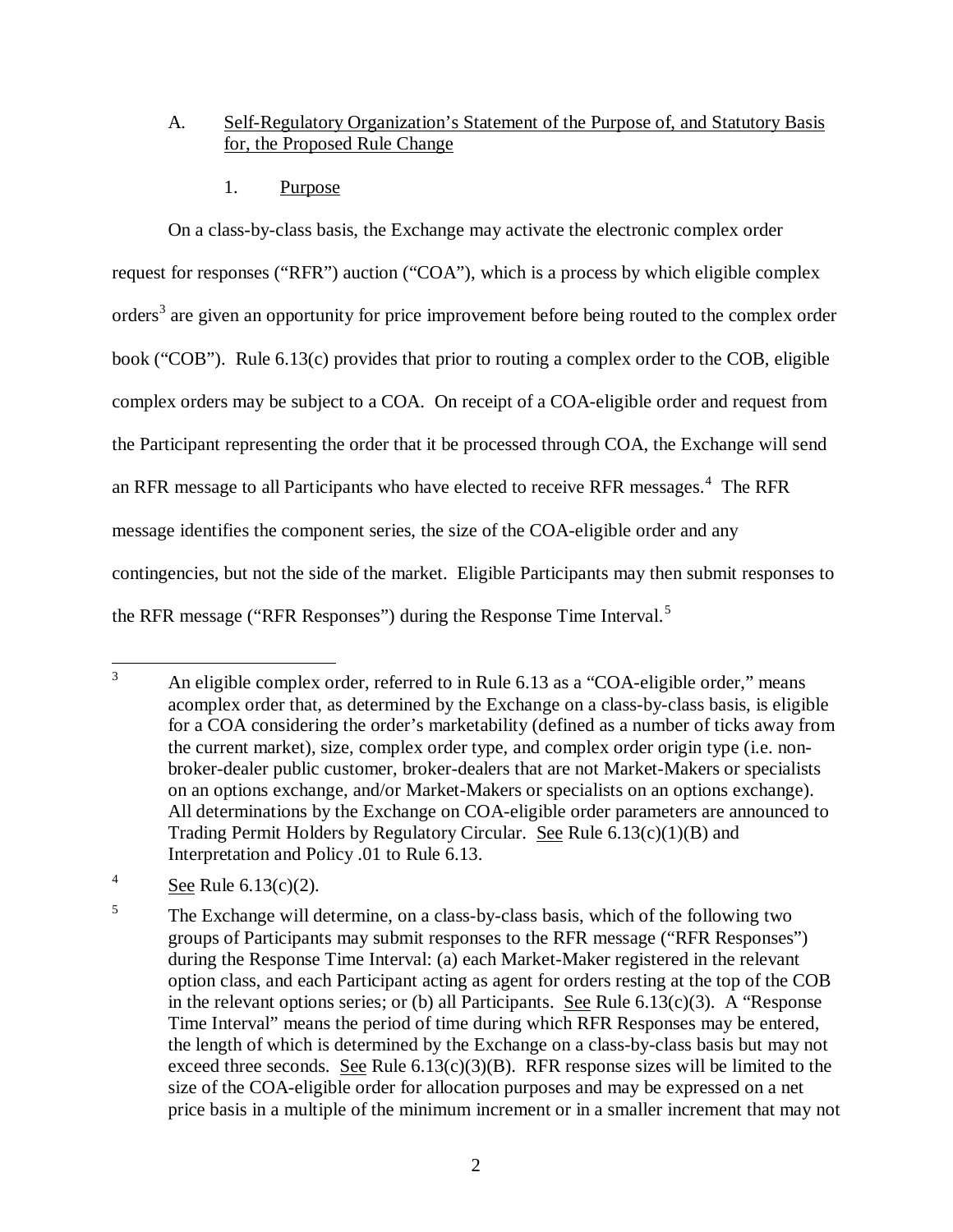Responders to the auction, not knowing the side of the COA order, may send RFR Responses on both sides of the market. The System<sup>[6](#page-2-0)</sup> only considers RFR Responses on the opposite side of the COA order. RFR Responses that are on the same side as the COA order cannot trade with it and thus are unnecessary, and as a result, the System automatically rejects these RFR Responses.

The Exchange proposes to amend its rules to provide that the RFR message will identify the side of the market of the COA-eligible order and to clarify that RFR Responses must be on the opposite side of the market of the COA order. Identification of the side of the market of the COA order in the RFR message will eliminate the entry of unnecessary RFR Responses on the same side of the market of the COA order that the System automatically rejects. The Exchange believes that the proposed rule change will therefore improve the efficiency of the COA process by eliminating excess RFR Responses that can never actually trade with the COA order. The Exchange believes that providing this additional information to Trading Permit Holders in the RFR message could result in more meaningful and effective RFR Responses. RFR Responses that exist at the end of the Response Time Interval with respect to COA-eligible orders will still be firm. The Exchange will announce the implementation date of the proposed rule change by Regulatory Circular to be published no later than 90 days following the effective date. The implementation date will be no later than 180 days following the effective date.

 $\overline{a}$ 

be less than \$0.01, as determined by the Exchange on a class-by-class basis. RFR responses are not visible other than by the COA system. See Rule  $6.13(c)(3)(A)$ . Rule 6.13(c)(4) through (8) describes the processing, execution, and routing of COA-eligible orders, firm quote requirements for COA-eligible orders, and handling of unrelated complex orders.

<span id="page-2-0"></span><sup>&</sup>lt;sup>6</sup> The System is the automated trading system used by the Exchange for the trading of options contracts.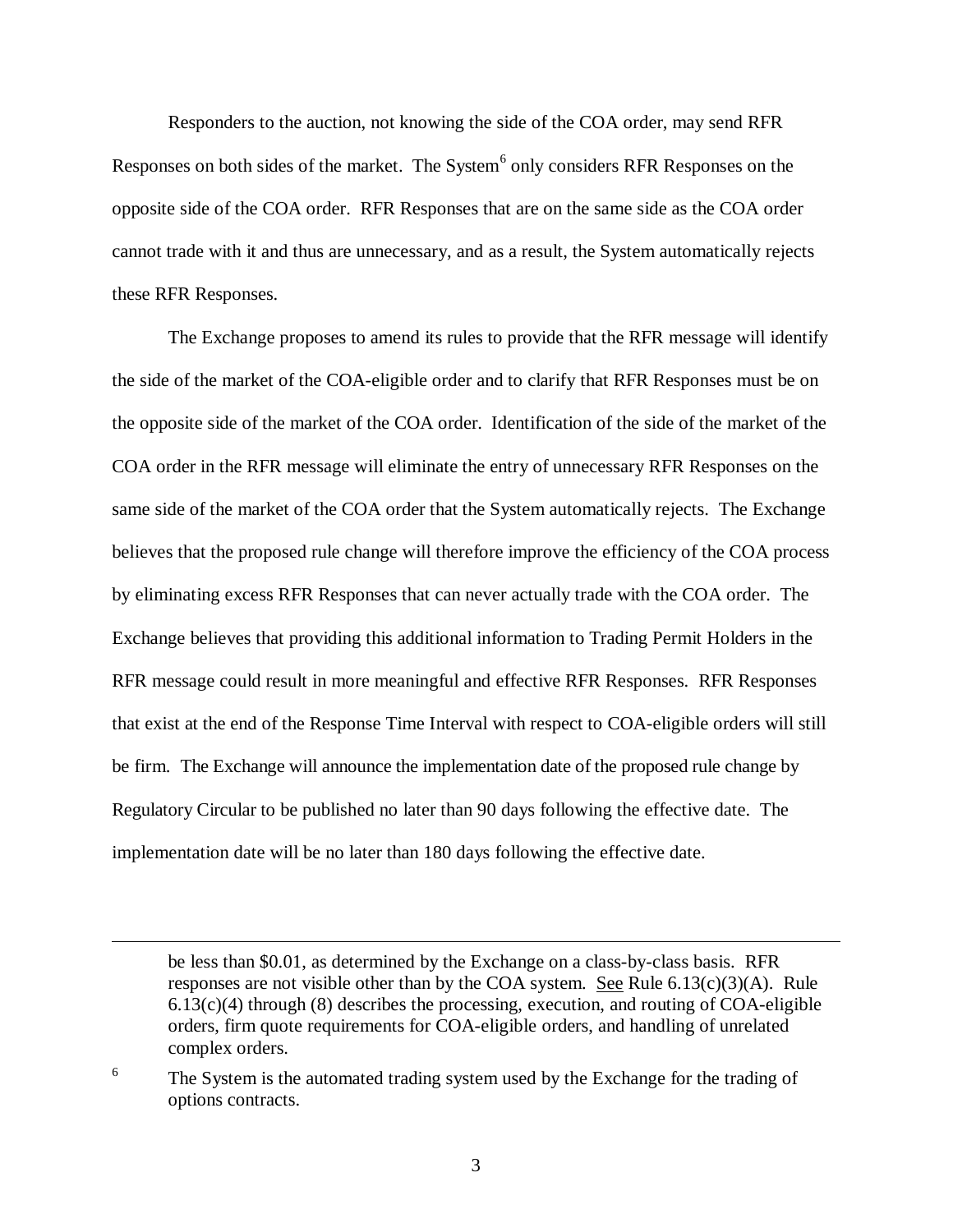## 2. Statutory Basis

The Exchange believes the proposed rule change is consistent with the Act and the rules and regulations thereunder applicable to the Exchange and, in particular, the requirements of Section  $6(b)$  of the Act.<sup>[7](#page-3-0)</sup> Specifically, the Exchange believes the proposed rule change is consistent with the Section  $6(b)(5)^8$  $6(b)(5)^8$  requirements that the rules of an exchange be designed to promote just and equitable principles of trade, to prevent fraudulent and manipulative acts, to remove impediments to and to perfect the mechanism for a free and open market and a national market system, and, in general, to protect investors and the public interest.

In particular, the Exchange believes the proposed rule change protects investors and is in the public interest because it will eliminate the submission of unnecessary RFR Responses on the same side of the market as a COA order (which the System rejects because they cannot trade with the COA order), which will ultimately make the COA process more efficient. The Exchange believes this added efficiency could lead to more meaningful and competitive price RFR Responses, which responses may result in better prices for customers.

### B. Self-Regulatory Organization's Statement on Burden on Competition

C2 does not believe that the proposed rule change will impose any burden on competition that is not necessary or appropriate in furtherance of the purposes of the Act.

# C. Self-Regulatory Organization's Statement on Comments on the Proposed Rule Change Received from Members, Participants, or Others

The Exchange neither solicited nor received comments on the proposed rule change.

<span id="page-3-0"></span> $^7$  15 U.S.C. 78f(b).

<span id="page-3-1"></span> $8 \t 15 \t U.S.C. 78f(b)(5).$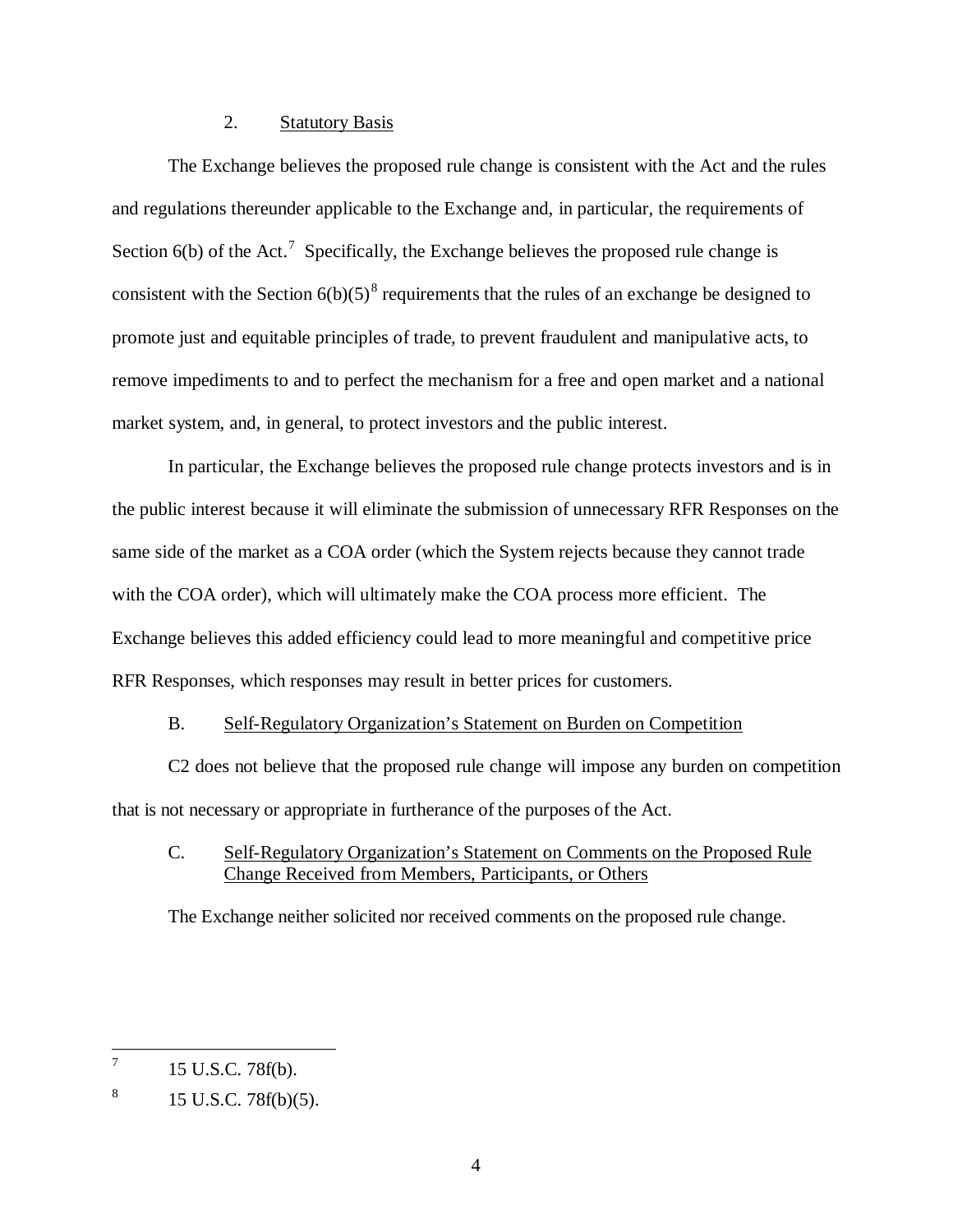### III. Date of Effectiveness of the Proposed Rule Change and Timing for Commission Action

Within 45 days of the date of publication of this notice in the Federal Register or within such longer period (i) as the Commission may designate up to 90 days of such date if it finds such longer period to be appropriate and publishes its reasons for so finding or (ii) as to which the self-regulatory organization consents, the Commission will:

A. by order approve or disapprove such proposed rule change; or

B. institute proceedings to determine whether the proposed rule change should be disapproved.

### IV. Solicitation of Comments

Interested persons are invited to submit written data, views, and arguments concerning the foregoing, including whether the proposed rule change is consistent with the Act. Comments may be submitted by any of the following methods:

#### Electronic comments:

- Use the Commission's Internet comment form [\(http://www.sec.gov/rules/sro.shtml\)](http://www.sec.gov/rules/sro.shtml); or
- Send an e-mail to [rule-comments@sec.gov.](mailto:rule-comments@sec.gov) Please include File Number SR-C2-2012-030 on the subject line.

#### Paper comments:

• Send paper comments in triplicate to Elizabeth M. Murphy, Secretary, Securities and Exchange Commission, 100 F Street, NE, Washington, DC 20549-1090.

All submissions should refer to File Number SR-C2-2012-030. This file number should be included on the subject line if e-mail is used. To help the Commission process and review your comments more efficiently, please use only one method. The Commission will post all comments on the Commission's Internet website [\(http://www.sec.gov/rules/sro.shtml\)](http://www.sec.gov/rules/sro.shtml). Copies of the submission, all subsequent amendments, all written statements with respect to the

5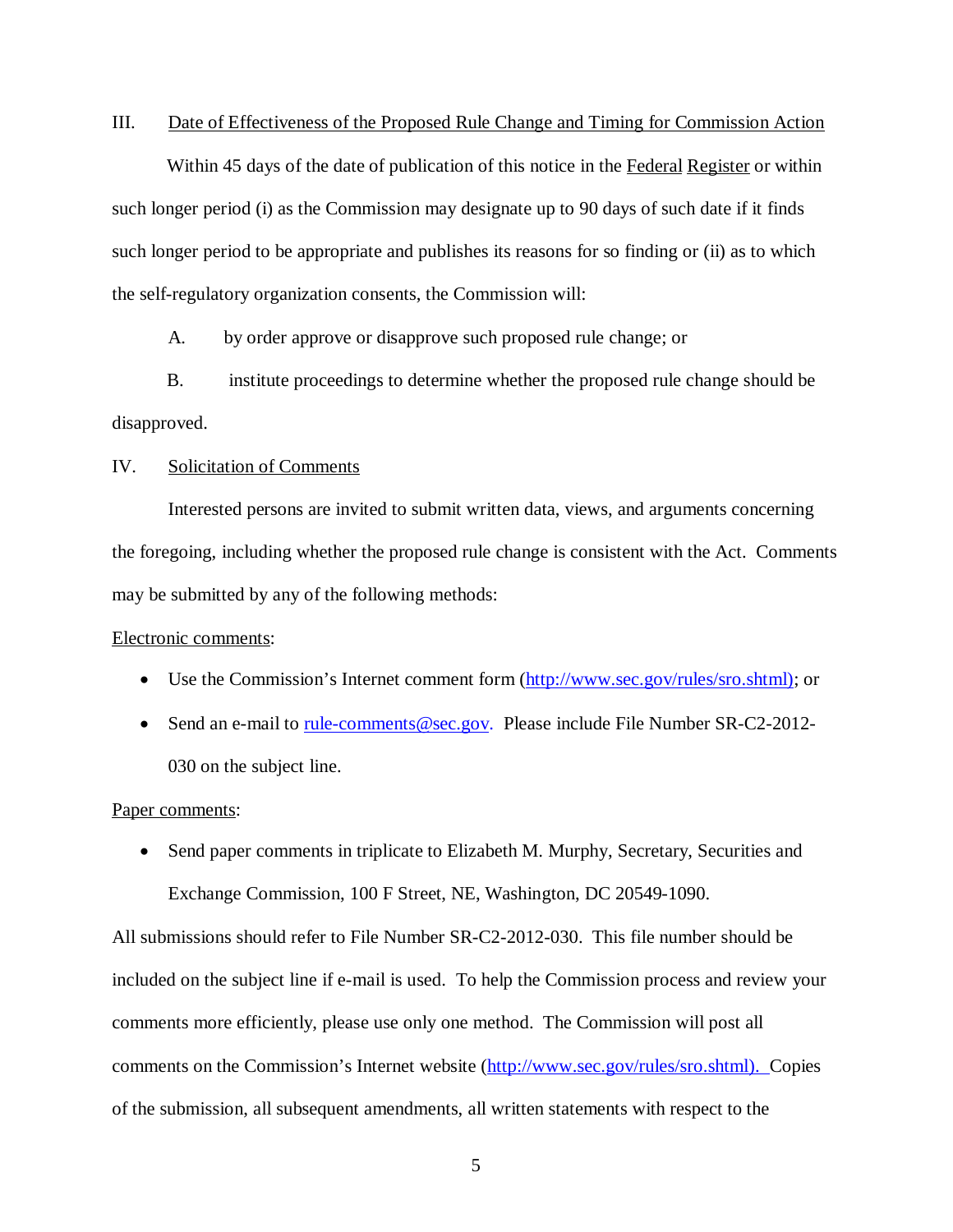proposed rule change that are filed with the Commission, and all written communications relating to the proposed rule change between the Commission and any person, other than those that may be withheld from the public in accordance with the provisions of 5 U.S.C. 552, will be available for website viewing and printing in the Commission's Public Reference Room, 100 F Street, NE, Washington, DC 20549, on official business days between the hours of 10:00 a.m. and 3:00 p.m. Copies of the filing also will be available for inspection and copying at the principal office of the Exchange. All comments received will be posted without change; the Commission does not edit personal identifying information from submissions. You should